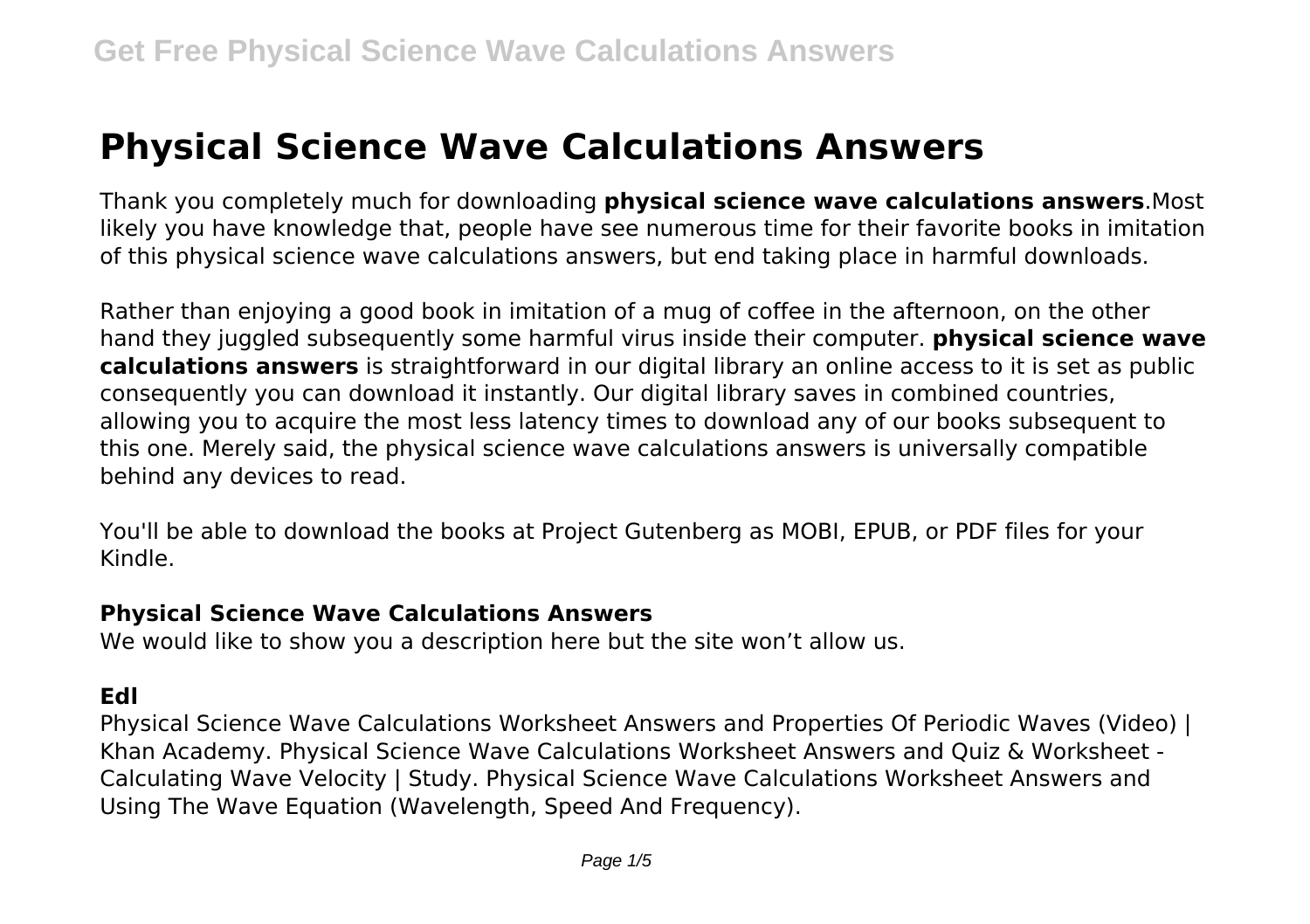# **11+ Physical Science Wave Calculations Worksheet Answers ...**

Wave Calculations. Speed of a wave = wavelength x frequency.  $v = \lambda f$ .  $v =$  velocity (speed), measured in meters/second (m/s)  $\lambda$  = wavelength, measured in meters (m) f = frequency, measured in Hertz (Hz =  $1/s$ ) The speed of a wave depends on the medium that it is travelling through.  $f = 1/T$ .  $f = \text{frequency}$ , measured in Hertz (Hz)  $T = \text{period}$ , measured in seconds (s)

#### $v = \lambda f f = 1/T$

Physical Science- Wave Calculations. Speed of a wave = wavelength x frequency .  $v = \lambda f$ .  $v =$ velocity (speed), measured in m/s.  $\lambda$  = wavelength, measured in m. f = frequency, measured in Hz (Hz = 1/s) The speed of a wave depends on the medium that it is travelling through.  $f = 1/T$ . f=frequency, measured in Hz. T= period, measured in s

## **PS WORKSHEET - Henry County School District**

Name date class physical science wave calculations speed of a wave wavelength x frequency v. A wave traveling at 230 msec has a wavelength of 21 meters. F 1t. Equation rearranged equation work final answer ocean waves are hitting a beach at a rate of 35 hz. Physical science wave calculations. Your answer should be less than 3 hertz.

## **Physical Science Wave Calculations Worksheet Answers ...**

View key--wave calculations.pdf from SOCIAL STU 45.0820001 at Cedar Grove High School. Name: \w Date: ' Class: Physical Science Wave Calculations . The speed of a wave depends on the medium that

#### **key--wave calculations.pdf - Name\\w Date Class Physical ...**

Wave Calculations.  $4.06 \times 10^{-6}$ . 1.22 x 10^-7. 2.1175 x 10^-18. 3.194 x 10^15. What is wavelength, in meters, of light emitted when e- transi…. What is the wavelength, in meters, of light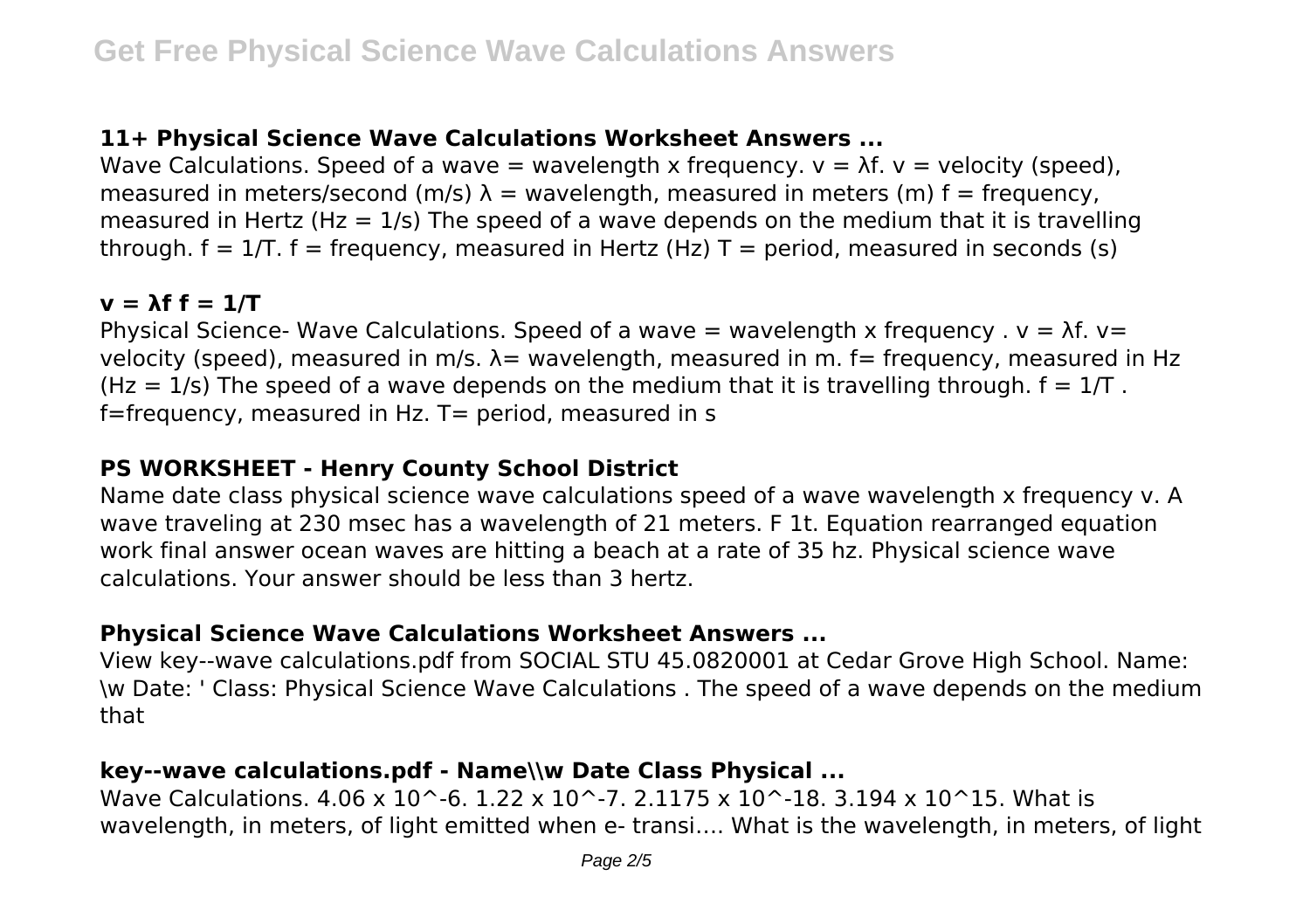emitted when e- tr…. How much energy in joules is released when an e- transitions f….

### **wave calculations Flashcards and Study Sets | Quizlet**

Calculations for longitudinal waves and Where:  $f = f$ requency of the wave measured in Hertz (Hz) T = period measured in seconds (s) So if a longitudinal wave has wavelength, amplitude, frequency and period, just as a transverse wave does, it is possible to calculate the speed of the longitudinal wave in the same way as for a transverse wave.

# **SESSION 5: LONGITUDINAL WAVES KEY CONCEPTS**

This is a worksheet that asks students to calculate wave speed, then rearrange the equation and calculate frequency and wavelength. Suitable for starter or plenary. Can be used for AQA - P1 - Waves - Measuring waves.

#### **Measuring wave speed-frequency-wavelength | Teaching Resources**

Worksheet revising the equations and calcuations for the Edexcel IGCSE Waves topic, Answer sheet included. You will need the 'One Stroke Script' font from ... International; ... Waves Calculations. docx, 2 MB. WS - Waves Calculations & MS. About this resource. Info. ... AQA GCSE Physics & Combined Science Physics Required Practical Revision 9-1

#### **Worksheet - Waves Calculations | Teaching Resources**

Waves Sound And Light Answer - Displaying top 8 worksheets found for this concept.. Some of the worksheets for this concept are Waves sound and light, Light and sound, Light properties work answers, Waves electromagnetic spectrum work, Sound and waves work, Lesson physical science wave theory and sound, Light and sound, Light waves name chem work 5 1.

## **Waves Sound And Light Answer Worksheets - Kiddy Math**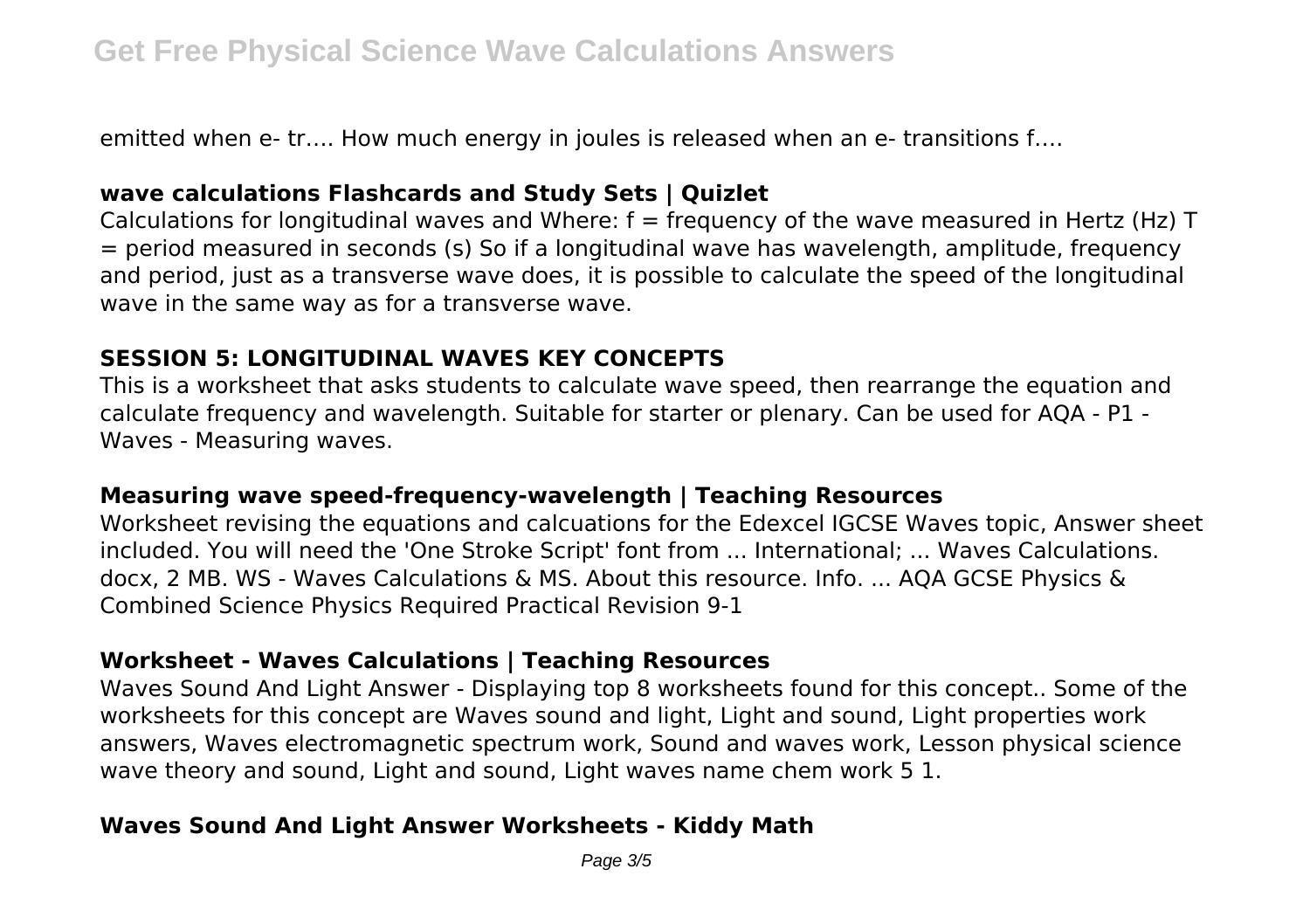Examples of Wave Calculations. Q1 . A sound wave has a frequency of 3250 Hz. and a wavelength of  $0 \cdot 1$  m . What is its velocity? A1 . Use  $v = f \times \lambda$ .  $v = 3250 \times 0 \cdot 1$ . = 325 m / s.

#### **Examples of Wave Calculations - GCSE SCIENCE**

After the students have completed the guided practice problems with me, I tell them that they will work with their table groups to complete Worksheet #3 Constant Velocity Calculations.I make sure to emphasize that they will be graded on showing their work by putting the equation that they chose to use in symbols, calculating the correct answer, and applying the correct units to their answer.

#### **Worksheet #3 Constant Velocity Calculations - BetterLesson**

c = sped of electromagnetic wave =  $3 \times 10^8$  m/s. T = period. 1. y = v/f = 344 m/s / 44 x 10<sup>o</sup>3 Hz  $= 7.82 \times 10^{-3}$  m. 2. y = c/f = 3 x 10^8 m/s / 7.0 x 10^18 Hz = 4.29 x 10^-11 m = 429 nm. 3. f = v/y...

#### **Waves - Physical Science? | Yahoo Answers**

Name: Date: Class: Physical Science- Wave Calculations Speed of a wave = wavelength x frequency  $v = \lambda f$  v= velocity (speed), measured in m/s  $\lambda$ = wavelength, measured in m f= frequency, measured in Hz The speed of a wave depends on the medium that it is travelling through,  $f = 1$ /period f=frequency, measured in Hz T= period, measured in seconds 1.

#### **W136-wave calculations worksheet - Name Date Class Physical...**

The observation, identification, description, experimental investigation, and theoretical explanation of phenomena is all part of science. Nothing is immune to the scientific process: from charm ...

#### **Answers about Science**